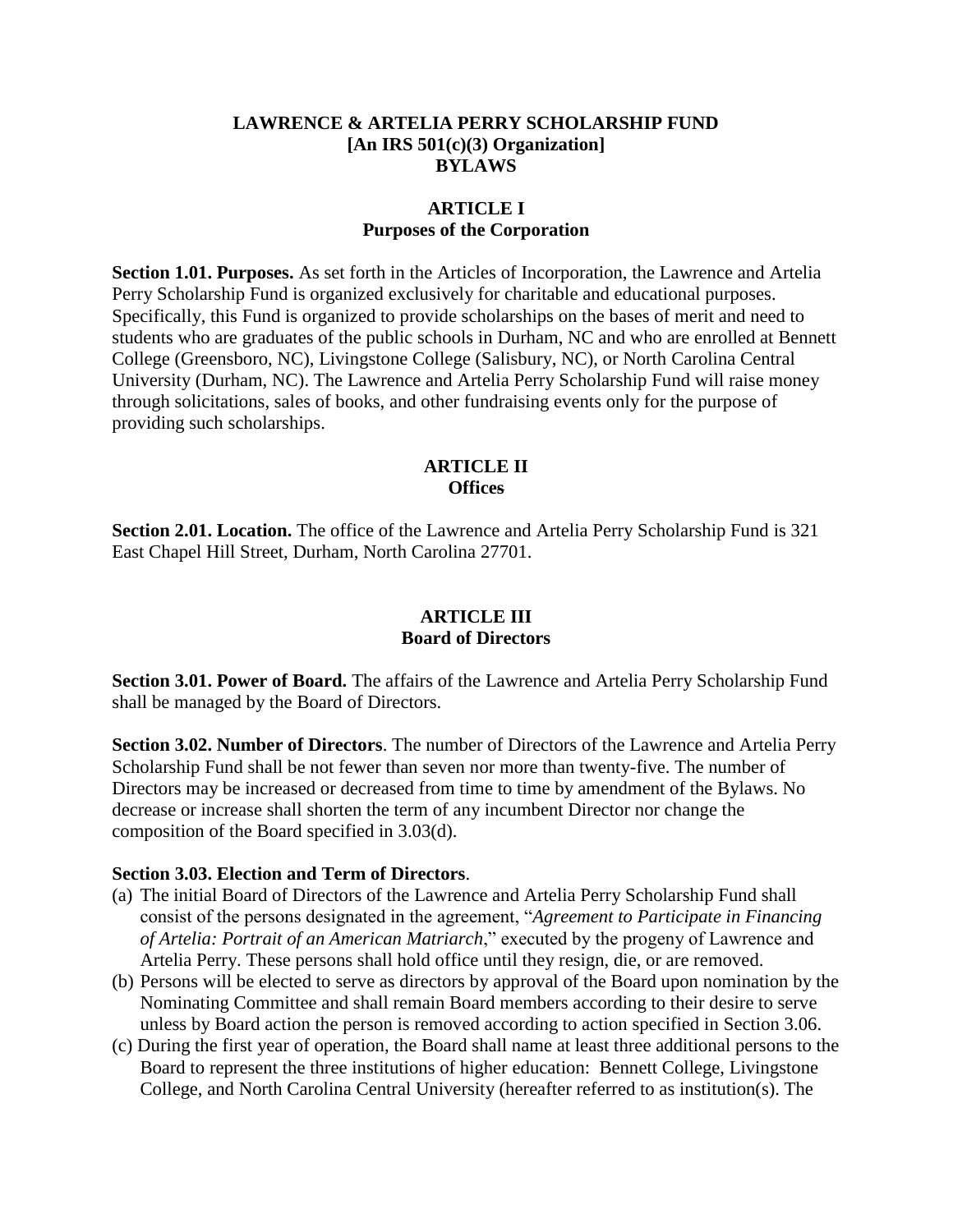president of the local (Durham, NC) alumni association will be asked to name these representatives. If there is no alumni association in Durham or Durham County, the Board will elect a representative based on the recommendation of the president of the institution. In subsequent years, the Board will maintain representation of the three schools on the Board by recommendation of the presidents of the local alumni associations, by designating members of the Board who are alumni, or by electing new members to the Board who are alumni of the institutions.

(d) The majority of the members of the Board must be composed of persons who are neither progeny of Lawrence and Artelia Perry nor spouses of progeny.

# **Section 3.04. Qualifications.**

- (a) Directors must be citizens of the United States.
- (b) Board members must be available to be active with the Board of Directors as evidenced by attendance at Board meetings, contributing membership on Board committees, and participation in activities sponsored by the Board.
- (c) Board members will make cash contributions annually to the Lawrence & Artelia Scholarship Fund, not including payments for admission to activities sponsored by the Board.

**Section 3.05. Vacancies.** If a member of the initial Board resigns, dies, or is removed, the Board may elect a replacement, provided that the majority on the board maintains the composition specified in Section 3.03 (d).

**Section 3.06. Removal of Directors**. Upon recommendation by the Chair of the Board or the Nominating Committee, a director may be removed by the Board of Directors at any regularly scheduled or special meeting of the Board of the Directors, if whenever in the Board judges that a director does not adequately meet the qualifications stated in Section 3.04 or for other reasons that the Board deems are in the interest of the Corporation.

**Section 3.07. Resignation**. Except as otherwise required by law, a director may resign from the Board at any time by giving notice in writing to the Board. Such resignation shall take effect at the time specified therein; and unless otherwise specified therein, no acceptance of such resignation shall be necessary to make it effective.

**Section 3.08. Quorum of Directors and Action by the Board**. A majority of the directors presently in office shall constitute a quorum for the transaction of business. If a quorum is present at the commencement of a meeting, a quorum shall be deemed present throughout such proceedings. Except as otherwise provided by law or by the Articles of Incorporation or these Bylaws, the act of a majority of the directors present at a meeting at which a quorum is present shall be the act of the Board.

# **Section 3.09. Meetings of the Board**.

(a) Meetings of the Board of Directors, regular or special, will be held at 321 E. Chapel Hill Street, Durham, NC or at other locations in the Durham vicinity as appropriate for Board meetings of charitable organizations.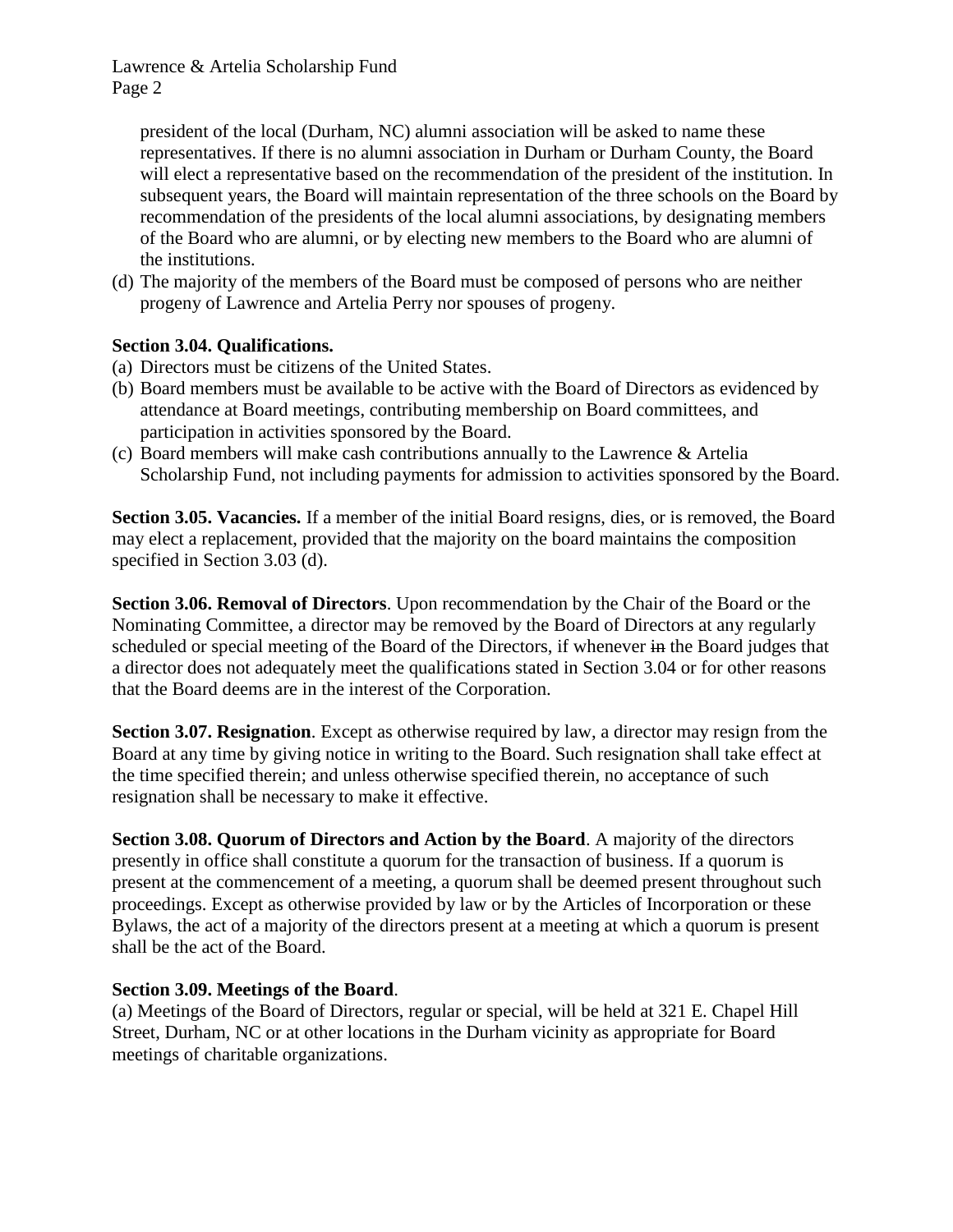(b) An annual meeting shall be held once a year at a time and location set by the Board of Directors. The Board shall hold at least one regular meeting a year, but may meet more frequently if circumstances require.

### **Section 3.10. Informal Action by Directors; Meetings by Conference Telephone.**

(a) Any action required or permitted to be taken by the Board may be taken without a meeting if a majority of the directors' consent in writing through fax, mail, or by electronic mail. The written consents by the directors shall be filed with the minutes of the Board. (b) The Board or a committee of the Board may hold a meeting by Conference call where all Board members or committee members have access to participating in the meeting and are able to communicate with one another. Such participation shall constitute attendance at the meeting.

**Section 3.11. Voting**. Each Director shall have one vote. All voting at meetings shall be done personally, and no proxy shall be allowed.

**Section 3.12. Compensation**. Directors shall not receive any compensation from the Lawrence & Artelia Perry Scholarship Fund for services rendered to the Corporation as members of the Board, except that directors may be reimbursed for expenses incurred in the performance of their duties to the Corporation, in reasonable amounts based on policies approved by the Board.

**Section 3.13. Absence.** Each Board member is expected to communicate with the Chair in advance of all Board meetings stating whether or not s/he is able to attend or participate by conference telephone call or other agreed-upon means of communication. Any Board member who is absent from three successive Board meetings or fails to participate for a full year shall be deemed to have resigned due to non-participation, and his/her position shall be declared vacant, unless the Board affirmatively votes to retain that director as a member of the Board.

#### **ARTICLE IV Committees**

**Section 4.01. Committees of Directors**. The Board of Directors may designate committees, each consisting of two or more directors, which shall have and exercise the authority of the Board of Directors in the governance of the Corporation. However, no committee shall have the authority to amend or repeal these Bylaws, elect or remove any officer or director, adopt a plan of merger, or authorize the voluntary dissolution of the Corporation. Unless otherwise provided by these Bylaws, members of all committees shall be appointed by the Chair of the Board or in accordance with these Bylaws.

**Section 4.02. Executive Committee**. Between meetings of the Board of Directors, on-going oversight of the affairs of the Corporation may be conducted by an Executive Committee, the membership of which shall be the officers of the Board.

**Section 4.03. Finance/Audit Committee**. The Finance/Audit Committee is responsible for ensuring that The Lawrence and Artelia Perry Scholarship Fund's financial statements and procedures are evaluated to determine that adequate fiscal controls and procedures are in place and that the Corporation is in good financial health. The members of the Finance/Audit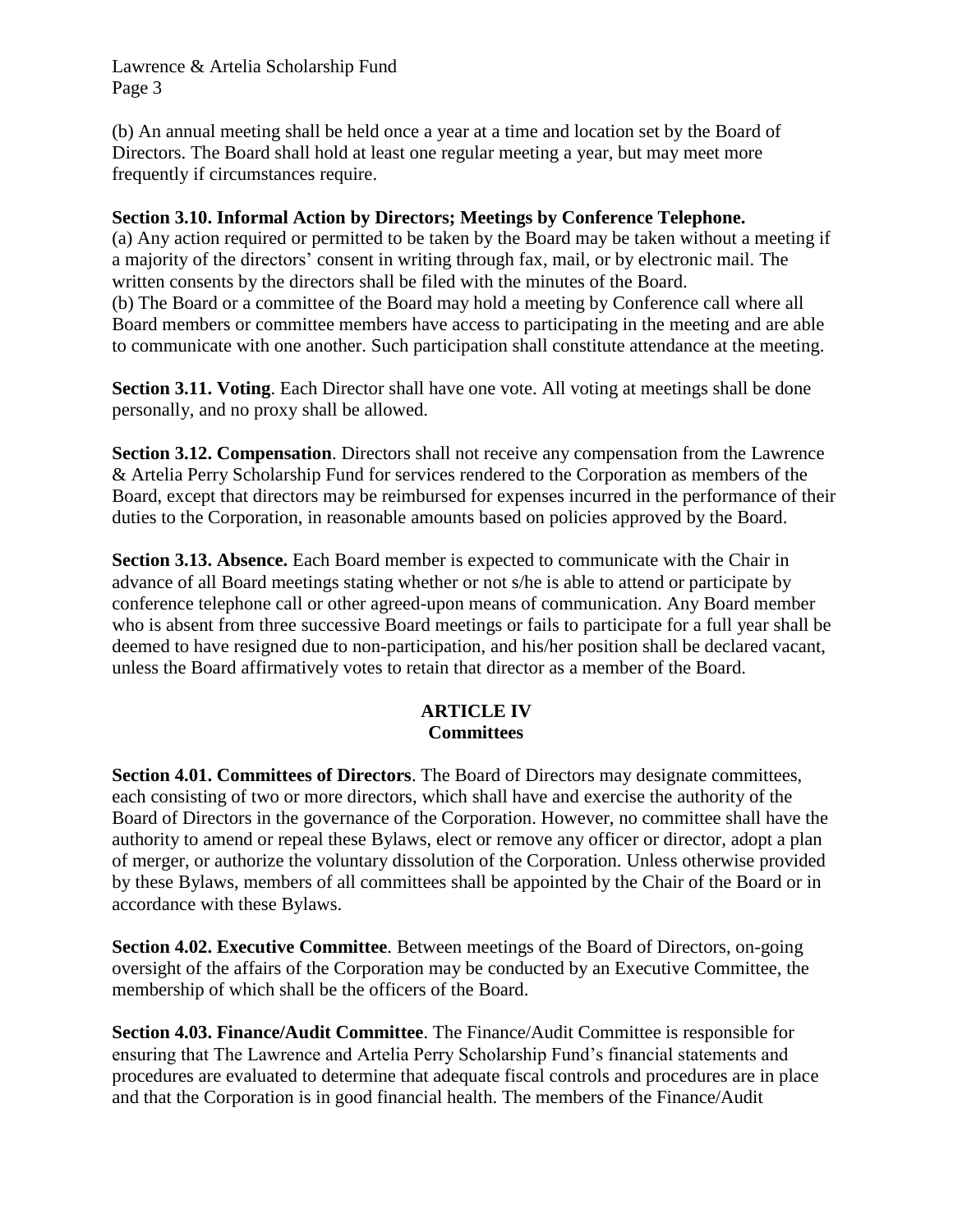Committee will include the 1<sup>st</sup> Vice Chair as Chair and at least two other persons appointed by the Chair of the Board in consultation with the  $1<sup>st</sup>$  Vice Chair. Should the  $1<sup>st</sup>$  Vice Chair not have the qualifications to serve as Chair of this Committee, the Chair of the Board shall appoint another Board member to serve as Chair of the Finance/Audit Committee.

**Section 4.04. Nominating Committee.** The Nominating Committee shall nominate a slate of officers for Board election at each annual meeting. The Nominating Committee shall also nominate new directors upon the resignation, removal, or death of a director; or after consideration of persons recommended by other directors to be members of the Board. The nominating committee shall be composed of the 2<sup>nd</sup> Vice Chair and two other directors selected appointed by the Chair of the Board in consultation with the 2nd Vice Chair. Should the 2nd Vice Chair not be available to serve as Chair of this committee, the Chair of the Board shall appoint another Board member to serve as Chair of the Nominating Committee.

**Section 4.05. Scholarship Selection Committee.** The Scholarship Selection Committee shall recommend the recipients and amounts of scholarship awards to the Board of Directors, which shall make final approval of each award. The Scholarship Selection Committee shall be composed of five to seven Directors, including the representatives for the three institutions.

**Section 4.06. Other Committees**. The Board of Directors may create other standing or ad hoc committees as they shall deem appropriate. Such committees and task forces shall have the power and duties designated by the Board of Directors, and shall give advice and make nonbinding recommendations to the Board. Members of such committees shall be appointed by the Chair, and may include persons who are not members of the Board of Directors.

**Section 4.07. Task Forces and Advisory Boards**. The Board of Directors may create task forces and advisory boards as they shall deem appropriate. Such committees and task forces shall have the power and duties designated by the Board of Directors, and shall give advice and make non-binding recommendations to the Board. Members of such committees shall be appointed by the Chair, and may include persons who are not members of the Board of Directors.

**Section 4.08. Term of Office**. Each member of a committee, task force, or advisory board shall serve for one year or until the next annual meeting of the Board of Directors unless the committee is sooner dissolved. Members of task forces and advisory boards shall serve as stipulated by the Chair.

**Section 4.09. Rules**. Each committee, task force, or advisory board may adopt rules for its meetings not inconsistent with these Bylaws or with any rules adopted by the Board of Directors.

**Section 4.10. Compensation.** No committee member, task force, or advisor shall receive compensation for services rendered, except for payment of reasonable expenses in accordance with policies established by the Board of Directors, unless such compensation is authorized by a majority of the Board members then in office.

# **ARTICLE V Officers, Agents, and Employees**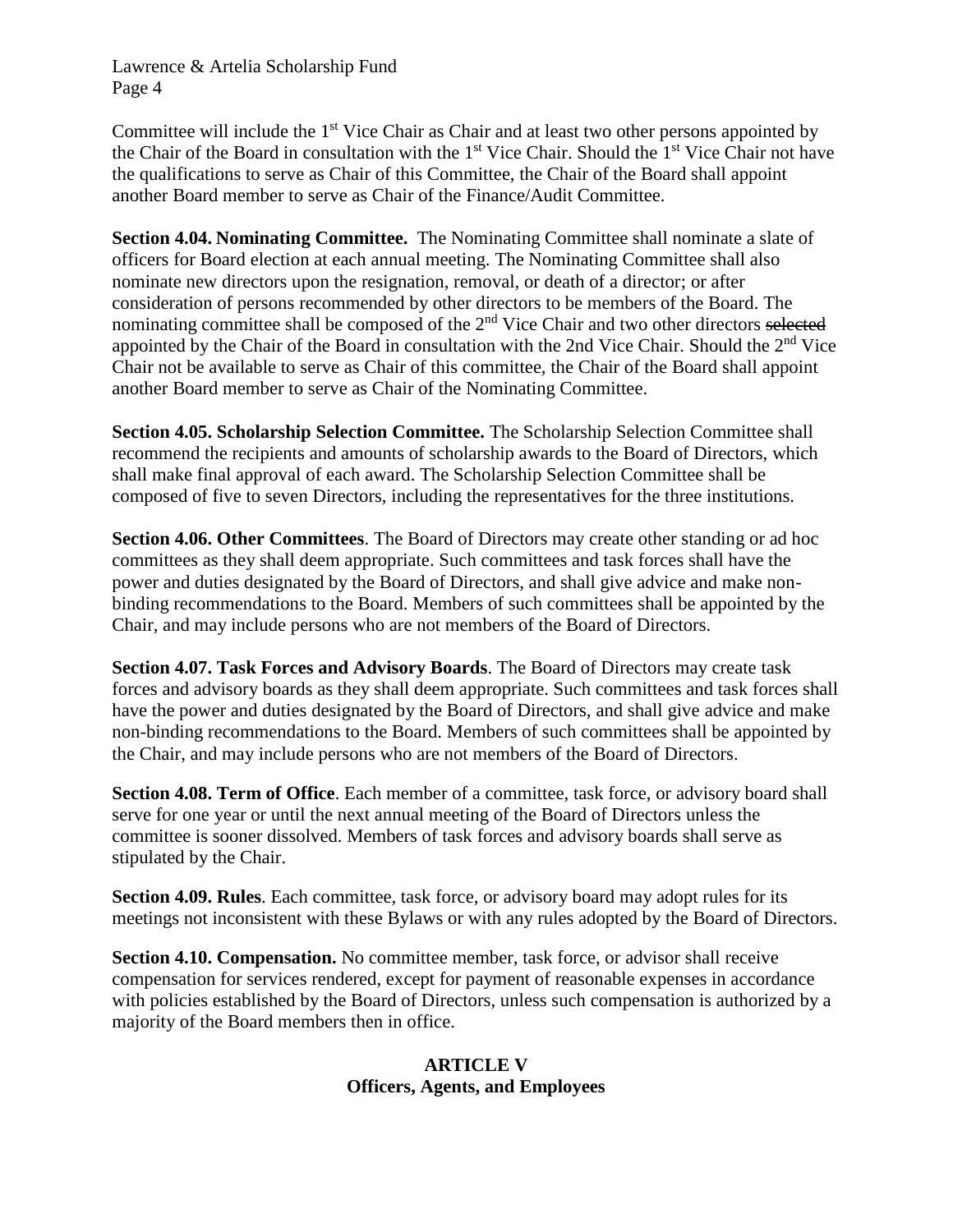**Section 5.01. Officers.** The offices of the Board of Directors of the Lawrence and Artelia Perry Scholarship Fund shall consist of a Chair, a 1st Vice Chair, a 2<sup>nd</sup> Vice Chair, a Recording Secretary, a Corresponding Secretary, a Financial Secretary, a Treasurer, and a Parliamentarian. Officers shall not receive any salary and must be directors of the Corporation. Officers are elected by the Board of Directors. A person may hold only one office during a given term. At least one of the offices of Chair, 1<sup>st</sup> Vice Chair or 2<sup>nd</sup> Vice Chair shall be held by a member of the Board who is neither progeny of Lawrence and Artelia Perry nor a spouse of progeny. Either the office of Recording Secretary or Corresponding Secretary shall be held by a member of the Board who is neither progeny of Lawrence and Artelia Perry nor a spouse of progeny. Either the office of Financial Secretary or Treasurer shall be held by a member of the Board who is neither progeny of Lawrence and Artelia Perry nor a spouse of progeny. At least four of the eight officers of the Board shall be neither progeny of Lawrence and Artelia Perry nor a spouse of progeny.

**Section 5.02. Terms of Office.** The officers of the Board who serve during the first year of the Board's organization (2012-2013) shall serve for one year. Thereafter, the officers of the Lawrence and Artelia Perry Scholarship Fund shall be elected for two-year terms at the regular annual meeting of the Board of Directors. Vacancies may be filled at any meeting of the Board. Each officer shall hold office until a successor shall have been duly elected or appointed. Except for the office of Treasurer, an officer may not succeed himself/herself for more than one term.

**Section 5.03. Removal.** Any officer may be removed by a majority vote of the Board of Directors in office whenever in the Board's judgment the best interests of the Corporation will be served thereby.

**Section 5.04. Resignation from Office**. Officers may resign at any time by providing written notice to the Chair, provided that they must maintain the office until a successor has been appointed or elected.

**Section 6.05. 5.05. Powers and Duties.** The powers and duties of the officers of the Lawrence and Artelia Perry Scholarship Fund shall be as follows:

- (a) **Chair**. The Chair shall develop agenda and preside at the meetings of the Board of Directors. The Chair shall serve as ex officio member of all Board committees and shall ensure the supervision and administration of the business and affairs of the Corporation. The Chair, as well as any other proper officer of the Lawrence and Artelia Perry Scholarship Fund Board of Directors, may sign any deeds, bond, mortgages, or other instruments and enter agreements necessary to carry out the purpose and programs of the Lawrence and Artelia Perry Scholarship Fund except where these Bylaws or other actions taken by the Board require the signature of some other officer or agent of the Corporation. The Chair shall communicate to other members of Board of Directors such matters and make such suggestions as may in her/his opinion tend to promote the purpose of the Lawrence and Artelia Perry Scholarship Fund; and, subject to the supervision of the Board of Directors, shall perform all duties customary to that office.
- (b) **1 st Vice Chair**. In case of the absence of the Chair, or of her/his inability from any cause to act, the  $1<sup>st</sup>$  Vice-Chair shall perform the duties of that office. The  $1<sup>st</sup>$  Vice Chair shall assist the Chair in communicating to other members of Board of Directors such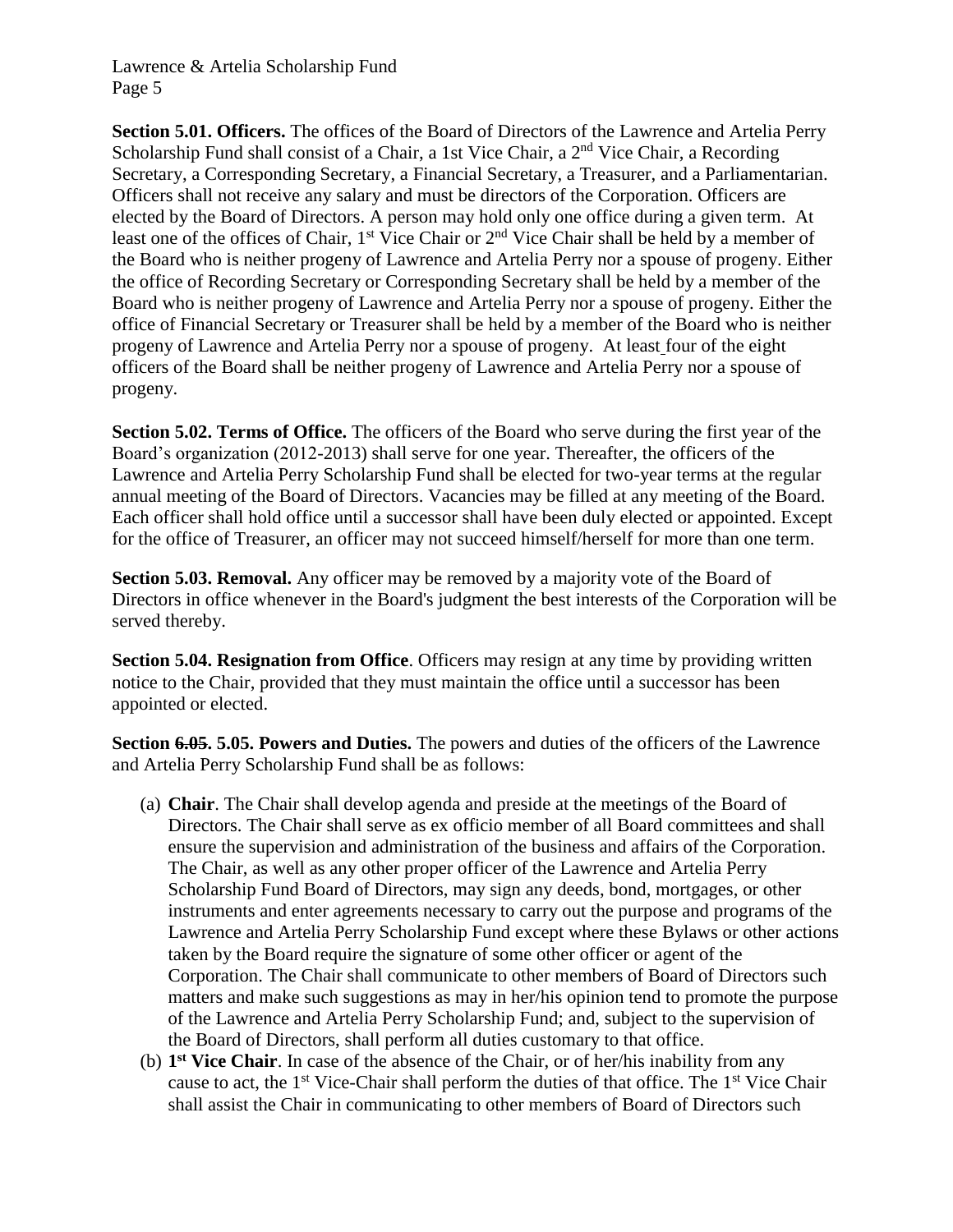matters and make such suggestions as may in her/his opinion tend to promote the purpose of the Lawrence and Artelia Perry Scholarship Fund. Except as provided in Section 4.03, the 1<sup>st</sup> Vice Chair shall serve as the chair of the Finance/Audit Committee.

- (c) **2 nd Vice Chair**. In case of the absence of the Chair or 1st Vice Chair, or of their inability from any cause to act, the 2nd Vice-Chair shall perform the duties of the office of Chair. The 2nd Vice Chair shall assist the Chair in communicating to other members of Board of Directors such matters and make such suggestions as may in her/his opinion tend to promote the purpose of the Lawrence and Artelia Perry Scholarship Fund. Except as provided in Section 4.03, the  $2<sup>nd</sup>$  Vice Chair shall serve as the Chair of the Nominating Committee.
- (d) **Recording Secretary**. The Recording Secretary will be responsible for keeping an accurate record of all meetings of the Board of Directors, maintaining the legal documents and official records of the corporation, and making available all records of the Lawrence and Artelia Perry Scholarship fund available to the public, and in general performing duties customary to the office of Recording Secretary and such other duties as from time to time may be requested by the Chair or by the Board.
- (e) **Corresponding Secretar**y. The Corresponding Secretary will assist the Chair with notifying members of the Board about Board meetings and issuing statements to the public about the work of the Board. The Corresponding Secretary shall provide statements of contributions to all donors and in general perform duties customary to the office of Secretary and such other duties as from time to time may be requested by the Chair or by the Board. The Corresponding Secretary serves as the Assistant Recording Secretary.
- (f**) Financial Secretary**. The Financial Secretary shall receive all monies for the Scholarship Fund received from the public and directors, and shall keep a record of the same and make quarterly reports to the Board of these contributions. The Financial Secretary shall transfer as soon as possible all monies to the Treasurer for deposit along with itemization of the source of the funds.
- (g) The **Treasurer** shall receive funds from the Financial Secretary and deposit all funds of the organization, write checks for approved disbursements, and keep appropriate fiscal records as required by law including the record of deposits, disbursements, and balance. The Treasurer shall make a quarterly report to the Board on the status of the organization's account and make annual reports as required to the Internal Revenue Service. The Treasurer will assure that all funds are recorded, spent, and monitored consistent with funding requirements, legal requirements, and sound financial management. The office of Treasurer shall be occupied by a person with academic preparation in bookkeeping and accounting.
- (h) **Parliamentarian.** The Parliamentarian shall assure that the Bylaws of the organization are observed during the conduct of all meetings of the Board. In the case of disagreement among Board members as to appropriate procedure to be used in the conduct of business by the Board, the Parliamentarian shall advise the Chair as to procedures provided in the latest revision of *Robert's Rules of Order*.

**Section 5.06. Agents and Employees**. The Lawrence and Artelia Perry Scholarship Fund will have no compensated agents or employees, except those which may be employed incidentally to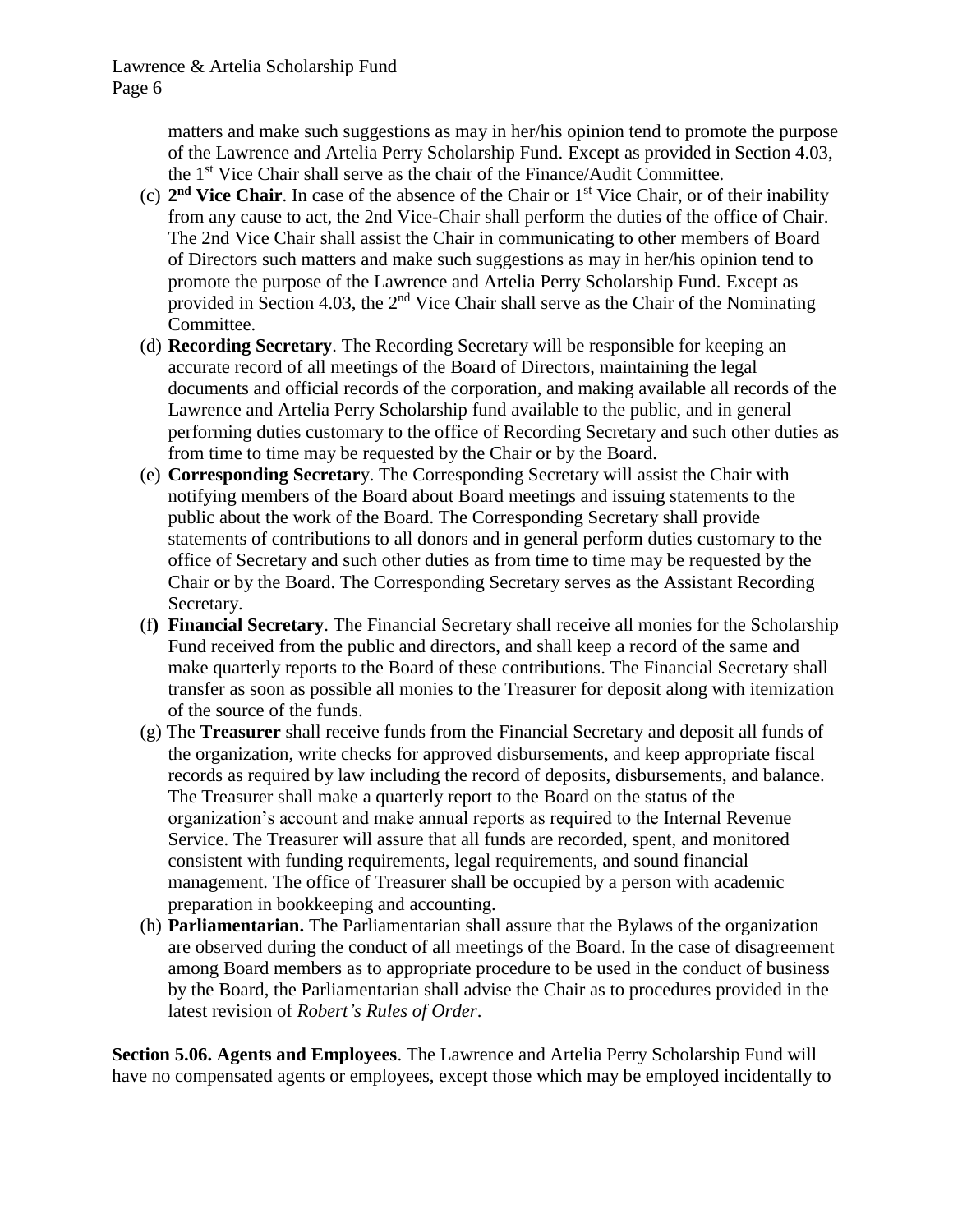carry out specific tasks. Should compensated agents or employees become necessary as deemed by the Board, the Board will amend the Bylaws to reflect present needs and conditions.

# **Article VI Guidelines for Scholarship Awards**

**Section 6.01. Eligibility.** A student who is a graduating senior in a public school in Durham County, NC and has been accepted for admission by Bennett College, Livingstone College, or North Carolina Central University or who is a graduate of a public school in Durham County, NC; and is enrolled as an undergraduate at Bennett College, Livingstone College, or North Carolina Central University; and who submits a completed application to the Board of Directors of the Lawrence & Artelia Perry Scholarship Fund shall be considered by the Board of Directors for an award.

**Selection 6.02. Selection.** Selection of the scholarship recipients and the amount of each award shall be made in the spring of each year by the Board of Directors based on recommendations by the Scholarship Selection Committee. Awards shall be made on the bases of merit and need, provided that a priority will be that an award is made to a student in each of the three institutions. The Scholarship Selection Committee may recommend to the Board that a recipient receive a scholarship award for a second year if other appropriate applications are not made.

**Section 6.03. Application.** The content and format of the application shall be approved by the Board of Directors.

**Section 6.04. Distribution of Funds.** The Scholarship Selection Committee shall recommend the number of awards and the amount of each award using the total amount approved for distribution by the Board of Directors. Funds will be awarded to recipients in the fall upon receipt of proof of enrollment accompanied by instruction that the funds should be used for those expenses specified on the application. No later than the end of the academic year in which the award is made, each recipient will be expected to provide documentation that the funds were utilized as specified.

**Section 6.05. Venue of Announcement of Awards.** The awards shall be announced at an annual fundraising event prior to the fall when the awards are distributed.

**Section 6.06. Publicity.** Announcements regarding the availability of scholarships from the Lawrence and Artelia Perry Scholarship Fund shall be made to the Durham chapters of the three alumni associations, to the three institutions, and to media outlets.

# **ARTICLE VII Miscellaneous**

**Section 7.01. Fiscal Year**. The fiscal year of the Corporation shall be the calendar year, January 1 to December 31.

**Section 7.02. Contracts.** The Chair and the Treasurer may enter into contracts or execute and deliver other documents and instruments on behalf of the Lawrence and Artelia Perry